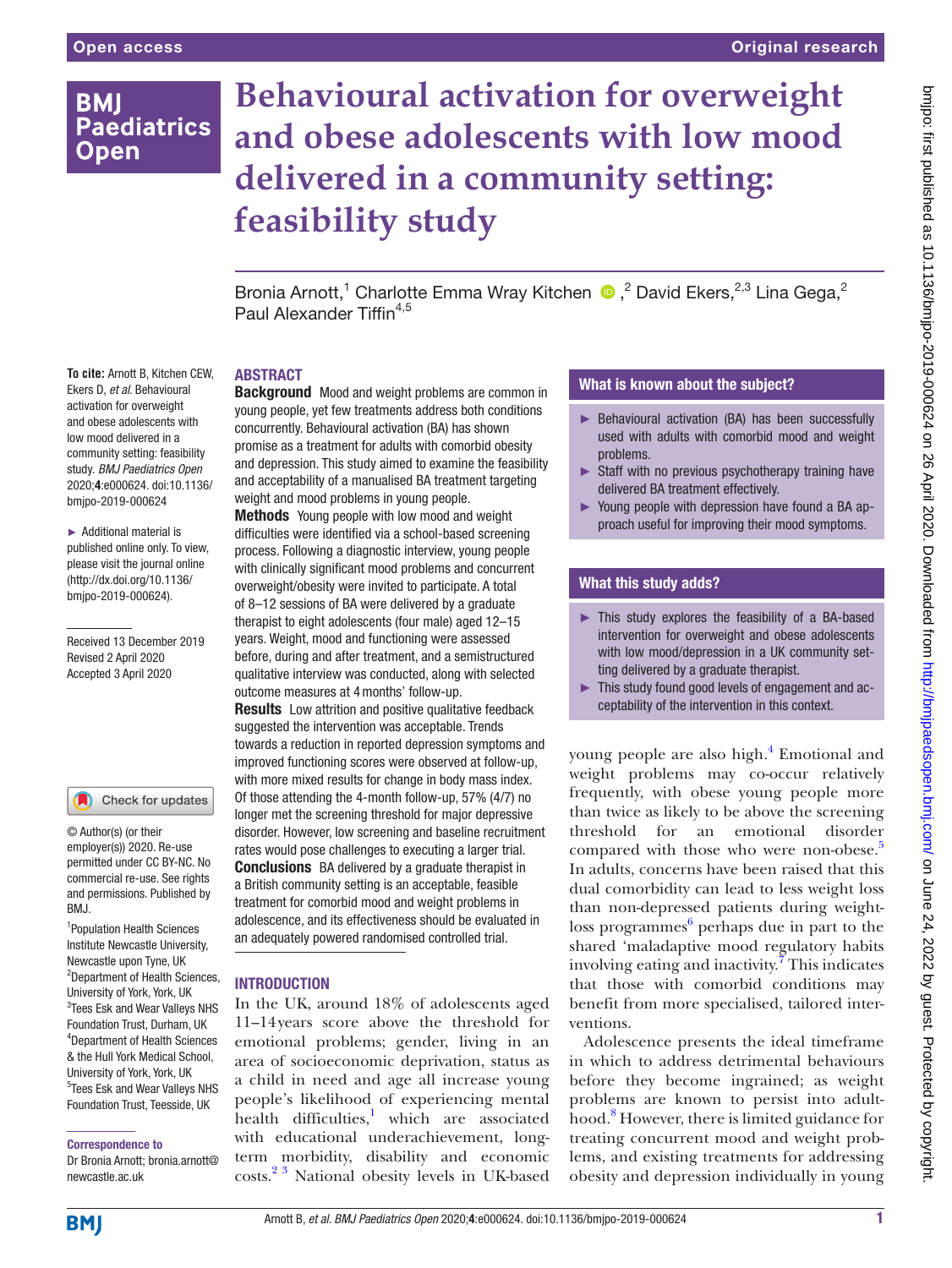people have a number of limitations. The standard first-line psychotherapy for depression is cognitive– behavioural therapy, which may have a more modest impact on depression in young people compared with adults.<sup>910</sup> Moreover, traditional approaches to managing obesity do not address the underlying links between mood and eating.<sup>[11](#page-8-7)</sup> One therapy purported to address the common features between obesity and depression is behavioural activation (BA). In BA, individuals are encouraged to focus on the links between mood, eating and behaviour and are supported to spend more time engaging in rewarding activities. One way this could facilitate weight loss may be by helping to increase the frequency of healthy mood regulatory behaviours, breaking the over-reliance on eating as a way of coping with negative moods.<sup>[12](#page-8-8)</sup> It may be possible to address overeating directly by substituting unhealthy foodrelated behaviour with other rewarding behaviours and also by increasing the time spent in exercise. We anticipate these mechanisms would work in a similar way for adolescents and theorise that treating both conditions in tandem may be more economical. Additionally, BA is well suited to delivery in community settings as it can be delivered by a non-mental health specialist staff.<sup>[13](#page-8-9)</sup> McCauley and colleagues $^{14}$  $^{14}$  $^{14}$  examined issues relating to the implementation feasibility and short-term outcomes of a 14-session BA programme in 60 clinically referred adolescents. In this US-based trial, participants undergoing BA showed statistically significant improvements in depression, global functioning and measures of activation and avoidance from pretreatment to end of treatment. However, weight was not assessed as part of this study.

In the USA, a pilot study of BA in working-age adults with comorbid obesity and depression reported significantly reduced weight and self/clinician-rated depression scores, with over 70% of participants achieving full remission from depression after 12 weeks.<sup>12</sup> A randomised controlled trial of the same intervention in obese women with major depressive disorder (MDD) found that when BA was delivered prior to a lifestyle intervention, BA improved outcomes in relation to depression but not weight loss at 12 months.<sup>[6](#page-8-3)</sup> However, the authors did observe an association between improved depression and greater weight loss.

In the UK, early intervention services are often delivered in school or community settings to reduce stigma and cost, and to improve access and reach.<sup>15</sup> We investigate the acceptability and feasibility of a BA-based intervention for young people with low mood/depression who are also overweight/obese in a UK community sample. We aimed to explore if the BA focus on depression, which is well supported by evidence in adults, was acceptable in young people and offered any opportunity to introduce positive reinforcement of healthy eating behaviours and exercise.

## Risk management

Risk management procedures from the local mental health trust were followed.

#### **Design**

Mixed-methods feasibility study. Participants were assessed using quantitative mood, functioning and weight measures at baseline, 4th, 8th (if relevant) and final sessions. A qualitative interview was undertaken at 4-month follow-up alongside measures of mood and weight.

## **Setting**

A single, socioeconomically and ethnically diverse secondary school in the North East of England between November 2012 and March 2013.

## Procedure

#### Patient and public involvement (PPI)

A focus group was held with young people in the local mental health trust to discuss the study design. One example of changes made in light of this input was the addition of vouchers to reimburse participants for their time. The study materials were trialled with young people and their parents/carers and amended in light of their feedback from a small study prior to the start. A PPI youth representative was recruited following this study to advise on dissemination.

#### **Screening**

Information and 'opt-out' forms were sent home in advance to parents/carers. Young people whose parents/ carers returned an opt-out form were not approached to participate in the screening. All remaining young people (in years 8–10) were asked to provide written informed consent to take part in the screening procedure by a researcher. The Patient Health Questionnaire-2 (PHQ-2) screening tool, $1617$  with an additional help-seeking question, was completed in registration class by those present on the day of screening (years 8–10). Body Mass Index (BMI) was self-reported or assessed by a member of the research team on the day in a private room. To reflect the younger age of those in year 7, the information and screening materials were sent to families so they could be completed by young people at home with parents/carers.

The BMI was calculated as kilogram per square metre adjusted for age and sex; an extended International Obesity Task Force (IOTF) BMI classification was used where '1' is 'overweight' and '2' is 'very overweight/ obese'. Those with overweight, as well as obesity, were included to reflect the early intervention model. A BMI z-score, a measure of relative weight adjusted for child age and sex, was also reported. The PHQ-2 inquires about the frequency of depressed mood and anhedonia over the past 2 weeks; scores range from 0 to  $6^{16}$  $6^{16}$  $6^{16}$  A score of 3 has been identified as the optimal cut-off to screen for depression.<sup>17</sup>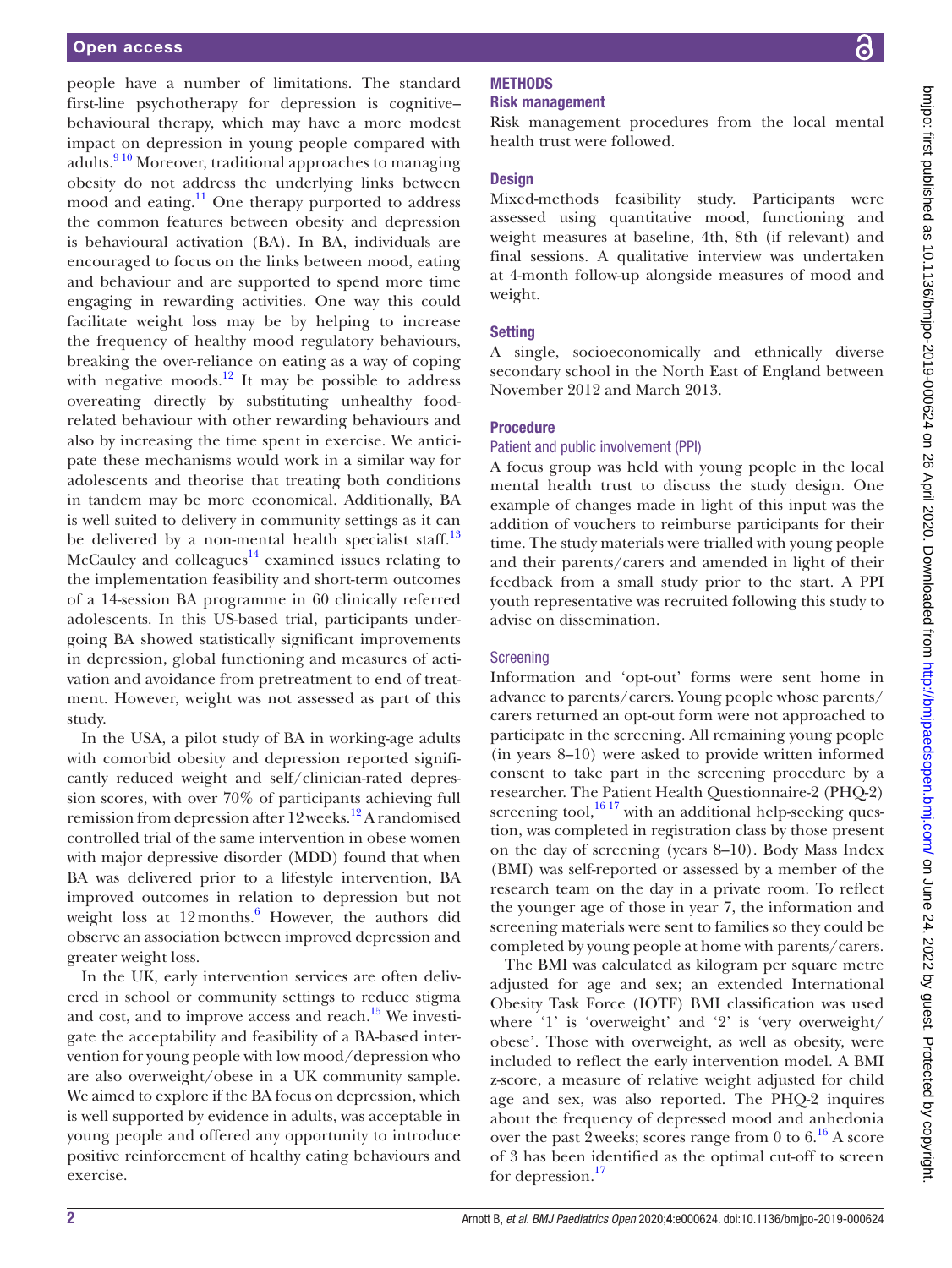Students with obesity/overweight and comorbid low mood (PHQ-2>3) who were interested in receiving help were invited by letter to an individual baseline assessment.

#### Baseline assessments and measures

Young people, their parents/carers, a graduate therapist and consultant adolescent psychiatrist attended the diagnostic assessment, which was completed in a private room in a community hall on the school site. Young people were offered a £10 voucher for attending this session. Prior to the start of the diagnostic interview, young people over 16years old provided written informed consent and young, people under 16 years old provided written informed assent (and their parents/carers provided written informed consent).

The Kiddie-Sads-Present and Lifetime Version  $(K-SADS-PL<sup>18</sup>)$ , a validated clinical structured interview aligned to *the Diagnostic and Statistical Manual of Mental Disorders*, 5th Edition, criteria, was administered to young people (and subsequently their parents/carers if under 16) by a consultant adolescent psychiatrist (and doubled coded by a graduate therapist). Clinical judgement was used to resolve discrepancies. The K-SADS-PL is a semistructured interview aimed at diagnosing current and past clinical disorders, one of which is MDD and associated subcategories; it takes between 45 and 75min to administer.<sup>[18](#page-8-14)</sup> We focused only on current diagnoses. Additional measures of low mood (Mood and Feelings Questionnaire-Short Form  $(MFQ-SF<sup>19</sup>)$ , weight  $(BMI)$ , general health and social functioning (Health of the Nation Outcome Scales for Children and Adolescents  $(HoNOSCA<sup>20</sup>)$  $(HoNOSCA<sup>20</sup>)$  $(HoNOSCA<sup>20</sup>)$  and functioning (Children's Global Assessment Scale  $(CGAS<sup>18</sup>)$  were administered. The MFQ-SF is a 13-item questionnaire based on *Diagnostic and Statistical Manual of Mental Disorders*, Third Edition, Revised, criteria for depression, consisting of a series of descriptive phrases regarding how the young person has been feeling/acting over the last 2weeks.<sup>19</sup> The 15-item HoNOSCA focuses on general health and social functioning of young people (rating on a scale of 0–4) and is clinician rated. $20$  The CGAS is administered as part of the K-SADS-PL and involves a number (between 0 and 100) being allocated by the clinician using descriptor categories to describe young people's level of functioning.<sup>18</sup>

Young people were eligible (and entered the study) if they met the diagnostic criteria for MDD or depressive disorder not otherwise specified (DD-NOS) on the K-SADS-PL or were deemed to have significant depressive symptoms by the consultant adolescent psychiatrist. The purpose of the diagnostic interview was to provide a 'gold standard' diagnosis for all intervention study participants and to assess the feasibility of this approach (and appropriate thresholds for a community setting) to inform the design of a future trial. Those without a clinical depression diagnosis were included for this purpose. Participants were excluded under the following circumstances: (1) currently undergoing psychotherapy, (2) presence of psychotic/manic symptoms, (3) significant

active substance abuse/dependence, and (4) presence of current or history of serious self-harm or acute suicidality. The exclusion criteria reflected the community setting and relative inexperience of the practitioner. Feasibility was assessed by considering screening, baseline assessment and intervention recruitment rates, as well as participant, parental/carer and therapist satisfaction. Attendance was recorded at each session and a qualitative interview explored satisfaction and acceptability following treatment.

Eligible individuals were then randomised by an independent member of the research team using a computerised permuted block method (block size of 4) to the BA intervention or waiting list control (4–6weeks wait prior to the BA intervention). The purpose of randomisation was to explore the acceptability of being allocated to a waiting list control and to spread the caseload of the graduate therapist across the academic year. All participants received the BA intervention and data were not analysed by group. As such, allocation concealment was not essential in this study.

#### Manual and intervention development

The participant treatment manual (named the 'body and mind manual') for young people and their parents/ carers and an associated guide for practitioners were adapted from material tested informally in a small sample of young people in North America<sup>21</sup>; a subsequent version of this American manual was used in the aforementioned trial of the intervention. $^{14}$  Further content for the body and mind participant treatment manual and practitioner guide, in particular, were sourced from manuals used in a trial of BA in depressed adults.<sup>22</sup> The consultant adolescent psychiatrist and graduate therapist developed the body and mind manual to be suitable for young people in the UK, with input from an expert in BA and a developmental psychology researcher trained in BA. Our intervention focused on early intervention for young people with mild to moderate mood difficulties (both those with and those 'at risk' of depression) while also being overweight or obese. The body and mind materials and training were adapted to be delivered by a graduate therapist with no previous psychotherapy experience, in a school setting, supervised by an experienced consultant adolescent psychiatrist. The adapted materials in the body and mind manual were used in a previous BA study by members of the research team and were subsequently adapted in light of PPI feedback from clinicians, young people and parents/carers. The body and mind manual provided therapist intervention session guidance and worksheets for young people (and their parents/ carers if present) to complete in and between sessions. The topics for each session have been included in [online](https://dx.doi.org/10.1136/bmjpo-2019-000624) [supplementary appendix 1,](https://dx.doi.org/10.1136/bmjpo-2019-000624) and further information can be obtained from the corresponding author. No modifications were made during the study to the manual, but following the qualitative feedback, adaptions were made to the manual materials.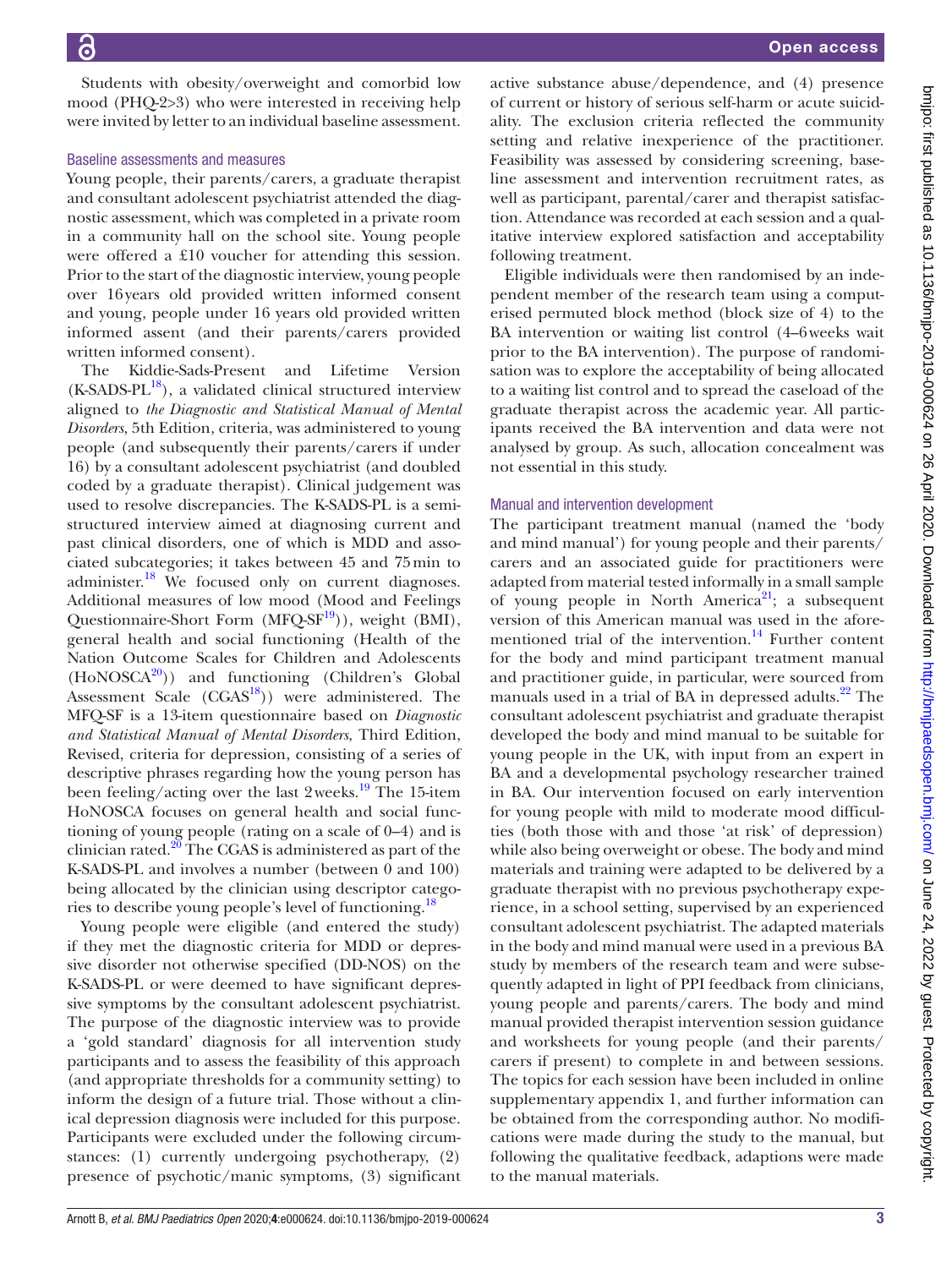## Intervention delivery

A maximum of 12 weekly, 1hour, manualised BA sessions were delivered face-to-face via individual appointments after school hours by a graduate therapist who had attended a 5-day BA training course. Treatment was delivered using paper materials. The number of sessions offered was at the discretion of the therapist (minimum of 8), and the order/content could be tailored to individuals. Parents/carers were encouraged to participate in sessions with adolescent agreement. Each session started with an agenda-setting task and included activities for young people, their parents/carers either together or separately. Each treatment was individualised based on the findings of the previous session(s) and generally consisted of task setting or worksheet completion. The intervention was designed to work to address barriers to improving mood/weight difficulties and developing personalised strategies to support these aims following a BA model. Vouchers (£10) were given to participants at fourth, eighth and final sessions.

Weekly supervision sessions were held during the delivery of the intervention between the graduate therapist and consultant adolescent psychiatrist; in addition to this, the psychiatrist provided risk cover throughout the study.

## **Fidelity**

A random 10% of treatment sessions were audio-recorded and coded for fidelity by a BA specialist who was blind to information about the participants. Fidelity materials were developed in a previous BA trial for adults.<sup>[22](#page-8-18)</sup>

## Follow-up

Quantitative measures (CGAS, MFQ-SF, HoNOSCA and BMI) were administered at baseline, at 4 and 8weeks (if relevant), and final session (end of treatment). Measures of weight (BMI) and mood (MFQ-SF) were re-administered at the 4-month (16week) follow-up, along with a qualitative interview.

## Qualitative interview

Information was captured in brief semistructured interviews with young people, their caregivers and the graduate therapist. Interviews followed a topic guide (see [online supplementary appendix 2\)](https://dx.doi.org/10.1136/bmjpo-2019-000624) which covered screening, baseline assessment, intervention, follow-up, and future research and treatment. Interview notes were coded into themes, categories, subcategories and codes<sup>23</sup> using an inductive framework approach.

## Data analysis

We examined and reported recruitment rates and outcome measures using percentages and summary statistics. Results were not reported or analysed in the groups that they were assigned during randomisation; rather, for those allocated to treatment immediately, their diagnostic assessment was treated as their baseline data, and for those allocated to the waiting list, an assessment taken





<span id="page-3-0"></span>Figure 1 Consolidated Standards of Reporting Trials diagram of participant recruitment and retention. K-SADS-PL, Kiddie-Sads-Present and Lifetime Version.

prior to their first session was used (rather than the measures taken at study entry).

#### **RESULTS Recruitment**

The school approached to participate agreed; [figure](#page-3-0) 1 shows participant identification and recruitment; a total of 1126 pupils were invited to the initial screening with 557 participating (49%) over a period of 4weeks; 503 (90%) of these were recruited via in-person screening and 54 (10%) from postal screening. Those who did not participate were either absent or did not wish to participate (n=455) or were withdrawn by their parents (n=114). After screening, 33 (representing 3% of those invited to take part or 6% of those who participated in the screening) were invited to diagnostic interview; 9 attended (27% of those provisionally eligible). Ineligible responders either were not obese/overweight (n=122), had no mood difficulties (n=18) or had neither weight or mood difficulties (n=382). Two additional young people had mood and weight difficulties (met the inclusion criteria) but did not want help with these difficulties (indicated by ticking no to the help-seeking question).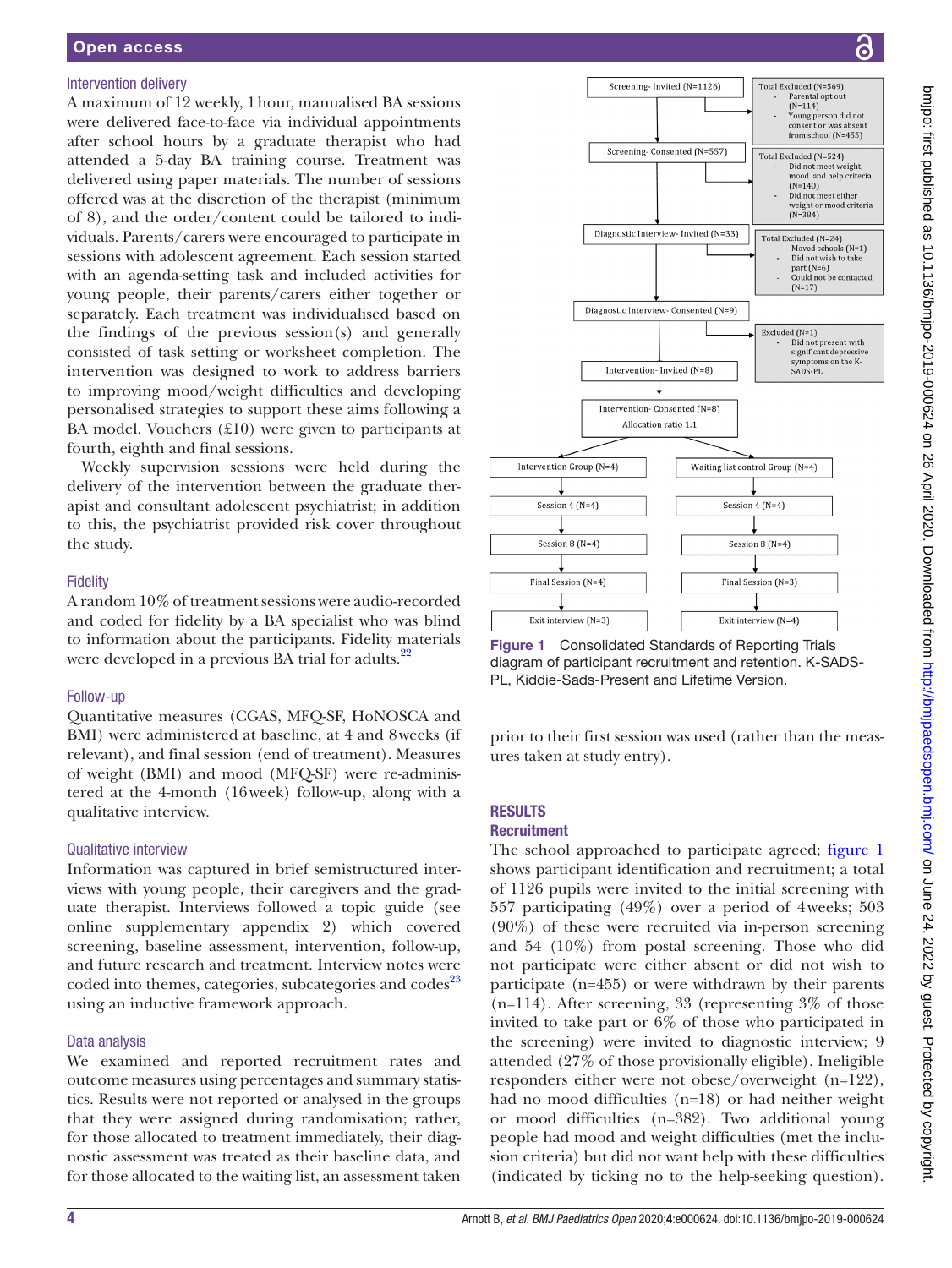Of the nine, eight were eligible at the diagnostic interview stage (1.4% of those taking part in the screening procedure); one participant was excluded at this stage as he or she did not have clinically significant mood symptoms and so did not meet the study inclusion criteria. All eight young people identified as eligible agreed to be randomised and to participate in the intervention.

Four participants were randomised to BA immediately and four to a waiting list control. The sample included two sets of siblings. All eight eligible young people (mean age=14.27years, SD=0.97; four male; 7/8 white) participated in the intervention and were followed up between 15 and 32weeks postintervention. Delays in follow-up appointments (from the intended 16weeks) reflected the availability of participants and researcher.

## Intervention

Participating young people completed between 8 and 11 sessions of BA, with seven (out of eight) adolescents completing all BA sessions prescribed by the therapist. All coded treatment sessions were judged to be adhering to the BA model and manual. Session attendance was high; one participant did not attend the final session but attended the follow-up session, and a further participant was unavailable for the follow-up assessment. Some sessions were rearranged or delivered in tandem due to illness, missed appointments or transport difficulties. No significant events, harm or unintended effects were recorded. Participant quantitative outcome measures are shown in [table](#page-5-0) 1.

#### Low mood and functioning

At baseline, according to the K-SADS-PL, seven participants reached the criteria for a clinically significant depressive disorder (6 MDD and 1 DD-NOS). The remaining participant had significant low mood symptoms not reaching the criteria for a diagnosis of a clinical mood disorder. At baseline, the mean MFQ-SF score was 10.38 (SD=6.67) above the screening threshold for MDD  $(≥8)$ ; the mean CGAS score was 66.13 (SD=6.2), indicating 'some problems' in one area only; and the mean HoNOSCA score was 10.38 (SD=4.50), indicating a number of problems in various areas. This study was not intended to be powered to detect a clinically or statistically significant treatment effect. Therefore, trends in relation to the outcomes of interest are reported for descriptive purposes, though not formally tested for intergroup differences. In this respect, self-report MFQ-SF scores improved in all but one participant from baseline to end of treatment, where their score remained the same, reflecting an effect size (estimated by the difference in total MFQ-SF score) of 0.58. At the 4-month follow-up, the results were more mixed, but the effect size was 0.16. An MFQ-SF cut-off score of 7 or below indicated remission, which was achieved in five cases at the end of treatment (one young person did not attend the final session). In the remaining two cases, a decrease in MFQ-SF score was evident. At follow-up, remission was maintained in all but one of those who had achieved

it at the end of treatment (one was unable to attend follow-up). In the remaining cases, one young person had subsequently achieved remission and two had not. Therapist-reported CGAS ratings improved in all cases from baseline to end of treatment (one young person did not attend the final session). An effect size of 1.26 was observed for the improvements in C-GAS scores at end of treatment. Summed HoNOSCA scores generally improved with an effect size of 1.22 at the end of treatment.

## **Weight**

The average raw BMI at baseline was 28.98 (SD=4.98) and the mean BMI z-score (relative weight adjusted for child age and sex) was 2.42 (SD=0.66), equating to four young people who were obese and four who were overweight according to IOTF classifications. BMI decreased in two participants and increased in five participants from baseline to end of treatment (one did not attend follow-up). Participant BMI had decreased between the end of treatment and the 4-month follow-up for four but not for two (two did not attend follow-up/final session). Preliminary analyses suggested that, overall, from baseline to end of treatment, there was an effect size of 0.19 recorded for raw BMI and an effect size of 0.18 for BMI z-score.

## **Acceptability**

Seven qualitative interviews with young people (alongside parents/carers in two cases) and the graduate therapist were conducted, lasting between 20 and 30min. An overview of the qualitative themes emerging from the interviews is provided in [table](#page-7-0) 2.

Young people reported high levels of satisfaction with content, setting, frequency and duration of the sessions. Participating adolescents valued confidential discussions with the therapist and goal-related tasks. Some young people reported significant and sustained improvements in mood and self-esteem. Those who reported more difficulty in maintaining gains perceived the challenges as mainly related to external barriers. Young people suggested that they may benefit from top-up BA sessions to help them sustain changes.

When asked about future study design, young people expressed a willingness to undergo randomisation to individual sessions of BA, or other psychological therapies, or indeed to a waiting list control. Participants were less keen to be randomised to a medication treatment arm or to a group-based intervention. Adolescents viewed the screening process positively, though concerns were expressed about being weighed and asked about mood in a school setting.

Participating parents reported that they had found the intervention highly acceptable. Again, goal-oriented activities were perceived as particularly beneficial. The non-specialist therapist was perceived as highly acceptable. Parental difficulty in participating due to other commitments was highlighted as a feasibility issue. They perceived a positive effect of the intervention on their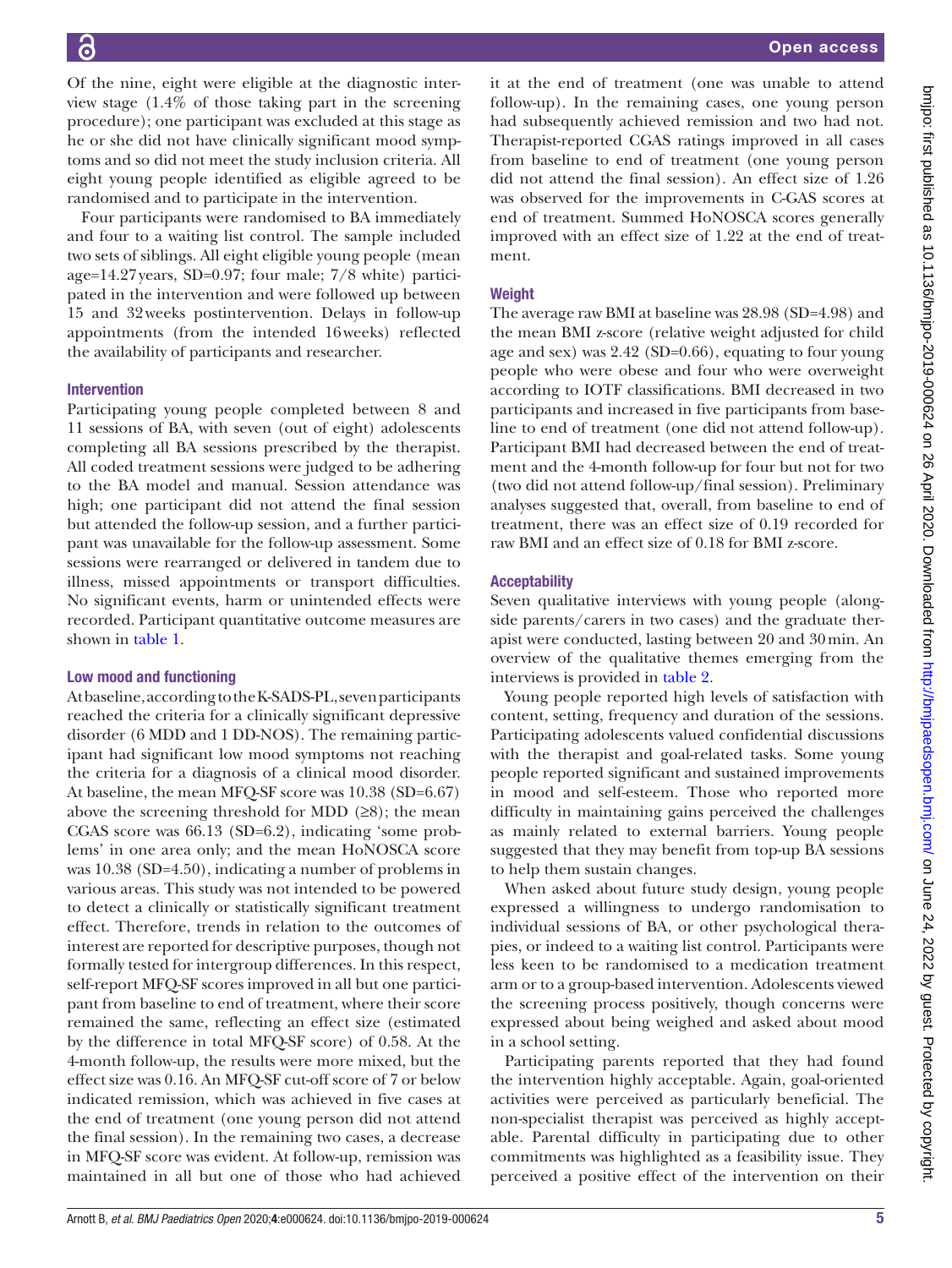<span id="page-5-0"></span>

| Quantitative outcomes for all participants throughout the study period<br>Table 1 |                      |                                  |                          |                          |                              |                                  |                          |                          |
|-----------------------------------------------------------------------------------|----------------------|----------------------------------|--------------------------|--------------------------|------------------------------|----------------------------------|--------------------------|--------------------------|
|                                                                                   | Participant 1        | Participant 2                    | Participant 3            | Participant 4            | Participant 5                | Participant 6                    | N<br>Participant         | Participant 8            |
| Intervention group status                                                         | Intervention         | Intervention                     | Waiting list             | Waiting list             | Intervention                 | Intervention                     | Waiting list             | Waiting list             |
| Initial screening                                                                 |                      |                                  |                          |                          |                              |                                  |                          |                          |
| $BM^*$                                                                            | 28.05                | 33.46                            | 33.99                    | 25.22                    | 29.29                        | 25.28                            | 24.02                    | 24.05                    |
| IOTF classification†                                                              | $\sim$               | $\sim$                           | $\sim$                   | $\overline{\phantom{0}}$ | $\sim$                       | $\overline{\phantom{0}}$         | $\overline{\phantom{0}}$ | $\overline{\phantom{0}}$ |
| Baseline assessment                                                               |                      |                                  |                          |                          |                              |                                  |                          |                          |
| K-SADS <sub>11</sub>                                                              | <b>UOD</b>           | <b>QOM</b>                       | QOM                      | OOM                      | DD-NOS                       | <b>UOM</b>                       | None                     | NDD                      |
| BMI <sub>†</sub>                                                                  | 29.79                | 34.93                            | $\frac{4}{2}$            | $\frac{4}{2}$            | 28.66                        | 25.00                            | $\frac{4}{\sqrt{2}}$     | $\frac{4}{2}$            |
| IOTF classification†                                                              | $\mathbf{C}$         | $\sim$                           | $\leq$                   | $\stackrel{\leq}{\geq}$  | $\sim$                       | $\overline{\phantom{0}}$         | $\frac{4}{2}$            | $\stackrel{\leq}{\geq}$  |
| MFQ-SF§                                                                           | ၜ                    | $\overline{C}$                   | $\infty$                 | $\overline{C}$           | 4                            | 25                               | $\frac{1}{2}$            | Ξ                        |
| HONOSCAT                                                                          | $\frac{5}{1}$        | $\frac{6}{1}$                    | $\infty$                 | Ξ                        | $\rm \odot$                  | $\frac{6}{1}$                    | $\infty$                 | $\frac{1}{2}$            |
| CGAS2†‡                                                                           | 65                   | 58                               | 60                       | 67                       | 74                           | 60                               | 69                       | 75                       |
| Second baseline for waiting list controls                                         |                      |                                  |                          |                          |                              |                                  |                          |                          |
| BMI <sub>T</sub>                                                                  | $\frac{4}{\sqrt{2}}$ | $\frac{4}{2}$                    | 37.57                    | 25.94                    | $M^4$                        | $\frac{4}{2}$                    | 23.15                    | 26.78                    |
| IOTF classification†                                                              | $\lessgtr$           | $\stackrel{\leq}{\geq}$          | $\sim$                   | $\overline{\phantom{0}}$ | $\stackrel{\triangle}{\geq}$ | $\stackrel{\triangleleft}{\geq}$ | $\overline{\phantom{0}}$ | $\leftarrow$             |
| $MFQ-SFS$                                                                         | $\frac{4}{2}$        | $\frac{4}{\sqrt{2}}$             | ၜ                        | $\overline{ }$           | $\frac{4}{2}$                | $\frac{4}{2}$                    | 5                        | $\overline{4}$           |
| HONOSCA <sub>T</sub>                                                              | $\frac{4}{2}$        | $\stackrel{\triangleleft}{\geq}$ | $\infty$                 | တ                        | $\lessgtr$                   | $\stackrel{\leq}{\geq}$          | ဖ                        | $\overline{\phantom{a}}$ |
| CGAS <sub>T</sub>                                                                 | $M^{\mathcal{A}}$    | N/A                              | 70                       | 70                       | $M\uparrow$                  | $M^4$                            | 72                       | 60                       |
| Intervention session 4                                                            |                      |                                  |                          |                          |                              |                                  |                          |                          |
| BMI <sub>†</sub>                                                                  | 29.71                | 35.17                            | 39.25                    | 26.95                    | 28.85                        | 24.94                            | 23.73                    | 26.91                    |
| IOTF classification                                                               | $\sim$               | $\sim$                           | $\mathbf{\Omega}$        | $\overline{\phantom{0}}$ | $\sim$                       | $\leftarrow$                     | $\overline{\phantom{0}}$ | $\overline{\phantom{0}}$ |
| MFQ-SF§                                                                           | $\circ$              | Θ                                | $\frac{1}{4}$            | $\overline{ }$           | $\mathbf{C}$                 | $\overline{21}$                  | 4                        | $\frac{2}{3}$            |
| CGAS†                                                                             | 65                   | 50                               | $\overline{6}$           | 8                        | 75                           | 54                               | 72                       | 65                       |
| Intervention session 8                                                            |                      |                                  |                          |                          |                              |                                  |                          |                          |
| BMI <sup>+</sup>                                                                  | 30.03                | 24.51                            | 40.75                    | 26.57                    | 27.35                        | $\mathbf{I}$                     | 23.62                    | 27.29                    |
| IOTF classification                                                               | $\sim$               | $\mathbf{\Omega}$                | $\overline{\mathcal{C}}$ | $\overline{\phantom{0}}$ | $\overline{\mathcal{C}}$     |                                  | $\overline{\phantom{0}}$ | $\overline{\phantom{0}}$ |
| $MFQ-SF\S$                                                                        | S                    | 5                                | $\frac{1}{2}$            | $\overline{\phantom{a}}$ | $\sim$                       | T.                               | 5                        | $\frac{1}{2}$            |
| CGAS <sub>1</sub>                                                                 | 74                   | 62                               | 56                       | 79                       | 78                           | Т                                | 74                       | 82                       |
| Final session (endpoint)                                                          |                      |                                  |                          |                          |                              |                                  |                          |                          |
| BMI <sub>†</sub>                                                                  | 30.31                | 35.21                            | п                        | 26.55                    | 27.95                        | 24.52                            | 23.23                    | 27.93                    |
| IOTF classification†                                                              | $\sim$               | $\sim$                           | $\mathbf{I}$             | $\overline{\phantom{0}}$ | $\sim$                       | $\overline{\phantom{0}}$         | $\overline{\phantom{0}}$ | $\overline{\phantom{0}}$ |
| MFQ-SF§                                                                           | $\circ$              | S                                |                          | $\overline{ }$           | $\mathbf{C}$                 | $\frac{8}{1}$                    | $\mathbf{C}$             | ၜ                        |
| HONOSCA <sub>T</sub>                                                              | က                    | ြ ၊ က                            | $\mathbf{I}$             | LO                       | $\overline{\phantom{0}}$     | $\mathbf{I}$                     | $\circ$                  | $\overline{C}$           |
|                                                                                   |                      |                                  |                          |                          |                              |                                  |                          | Continued                |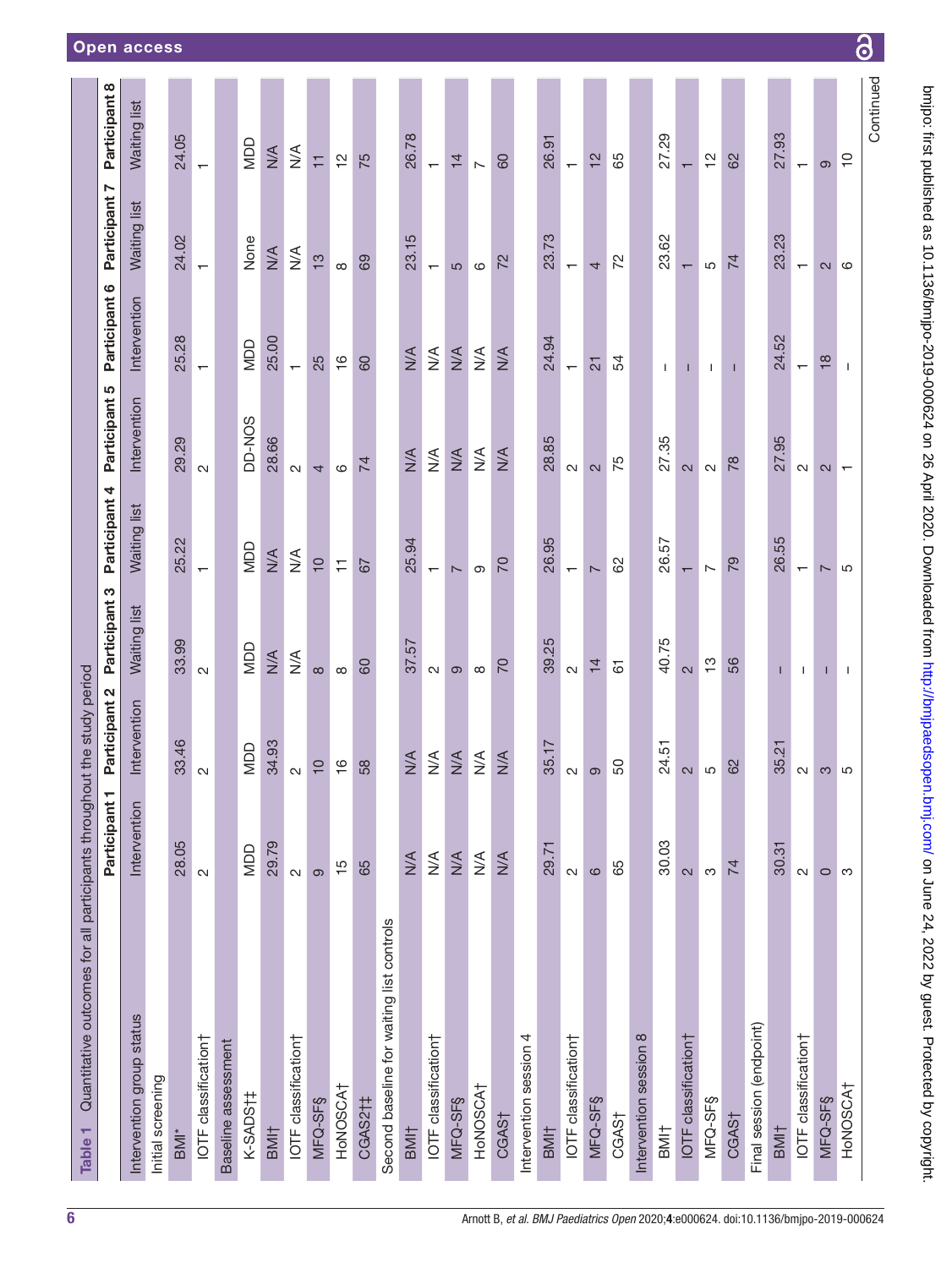| Table 1 Continued                                                                                                                                                                                                                                                                                                                                                                                                                                                                |             |                                                                                                                       |       |       |    |                                                                                                   |       |       |
|----------------------------------------------------------------------------------------------------------------------------------------------------------------------------------------------------------------------------------------------------------------------------------------------------------------------------------------------------------------------------------------------------------------------------------------------------------------------------------|-------------|-----------------------------------------------------------------------------------------------------------------------|-------|-------|----|---------------------------------------------------------------------------------------------------|-------|-------|
|                                                                                                                                                                                                                                                                                                                                                                                                                                                                                  | Participant |                                                                                                                       |       |       |    | Participant 2 Participant 3 Participant 4 Participant 5 Participant 6 Participant 7 Participant 8 |       |       |
| CGAS <sub>T</sub>                                                                                                                                                                                                                                                                                                                                                                                                                                                                | 82          | 65                                                                                                                    |       |       | 85 | 20                                                                                                | 84    |       |
| Follow-up                                                                                                                                                                                                                                                                                                                                                                                                                                                                        |             |                                                                                                                       |       |       |    |                                                                                                   |       |       |
| BMI <sub>T</sub>                                                                                                                                                                                                                                                                                                                                                                                                                                                                 | 29.40       | 34.95                                                                                                                 | 39.40 | 26.06 | Ī  | 24.84                                                                                             | 23.25 | 27.51 |
| IOTF classification2+                                                                                                                                                                                                                                                                                                                                                                                                                                                            | $\sim$      |                                                                                                                       |       |       | Ī  |                                                                                                   |       |       |
| $MFQ-SFS$                                                                                                                                                                                                                                                                                                                                                                                                                                                                        |             |                                                                                                                       |       | σ.    | I  | 23                                                                                                | 5     |       |
| in more than one area); 61–70=some problems (problems in one area); 71–80=doingall right (minor impairment); 81–90=doing well.<br>Self-report by adolescent or assessed in private by a member of the research team.<br>tConsensus coding by the psychiatrist and a member of the research team.<br>BMI adjusted for age and sex to assess overweight/obesity; IOTF<br>t Assessed by a member of the research team.<br>§Self-report by adolescent.<br>-' indicates missing data. |             | (Extended IOTF) classification: 1=overweight; 2=very overweight/obese; CGAS: 51-60=some noticeable problems (problems |       |       |    |                                                                                                   |       |       |

Adolescents; IOTF, International Obesity Task Force; K-SADS, Kiddie-Sads-Present and Lifetime Version; MDD, major depressive disorder; MFQ-SF, Mood and Feelings Questionnaire—Short Adolescents; IOTF, International Obesity Task Force; K-SADS, Kiddie-Sads-Present and Lifetime Version; MDD, major depressive disorder; MFQ-SF, Mood and Feelings Questionnaire—Short 3<br>BMI. Body Mass Index: CGAS, Children's Global Assessment Scale: DD-NOS, depressive disorder not otherwise specified: HoNOSCA, Health of the Nation Outcome Scales for Children and BMI, Body Mass Index; CGAS, Children's Global Assessment Scale; DD-NOS, depressive disorder not otherwise specified; HoNOSCA, Health of the Nation Outcome Scales for Children and Form; N/A, not applicable. Form; N/A, not applicable.

child's mood and self-esteem. Parents also reported a positive effect of the intervention on their own selfesteem and reported their adolescents had changed their food-related behaviours, although often the wider family had not. The graduate therapist noted difficulties with session scheduling due to school holidays.

## **DISCUSSION**

We explored the feasibility of a BA intervention as a treatment for comorbid low mood and overweight/ obesity in young people in England. As in previous work in adolescents with low mood, BA was found to be feasible to implement $^{14}$  and acceptable to young people and parents/carers $24$  evidenced by the low attrition rates and qualitative findings. In line with previous research, this study provided tentative suggestions that the intervention may improve mood and functioning. This study extends the BA literature by applying this promising treatment to an adolescent population in a community setting with comorbid mood and weight difficulties. Our results support the feasibility and acceptability of BA in this context. This research is timely, as evidenced by the recent National Institute for Health and Care Excellence research recommendations highlighting BA as a key area for future research, alongside consideration of non-clinical settings for intervention delivery[.25](#page-8-21) Evidence for the treatment of depression using BA prior to treatment for comordid obesity in clinical settings with adults is mounting,  $6^{12}$  emphasising the potential benefits of tackling mood prior to weight issues. However, our study suggested more mixed results for weight.

Although we showed that it is possible to recruit and randomise young people to BA or a waiting list control, recruiting in a school setting was a challenge. The resource intensive nature of school-wide screening was not feasible due to the initial low uptake (49%) from the pool of invited participants and also the final yield of provisionally eligible participants (6%), resulting in a high investment of time and resources for a limited return, in terms of final numbers of participants. Paper materials and researcher time for completing this screening process were also costly. These findings were in line with evidence from a systematic review of the feasibility of school-based identification of young people experiencing or at-risk of developing mental health difficulties, which also found cost, time, resources and obtaining consent were common barriers. $26$  It is important to note that in-person screening was more successful than postal screening; this may reflect the younger age of those contacted via postal screening, although the stark difference suggests this is not the case. Interestingly, our findings did support previous research<sup>[5](#page-8-2)</sup> that suggested it was more common to have mood difficulties without weight problems than it was to have weight problems without low mood. This may be an important consideration when targeting such young people for future similar interventions. It may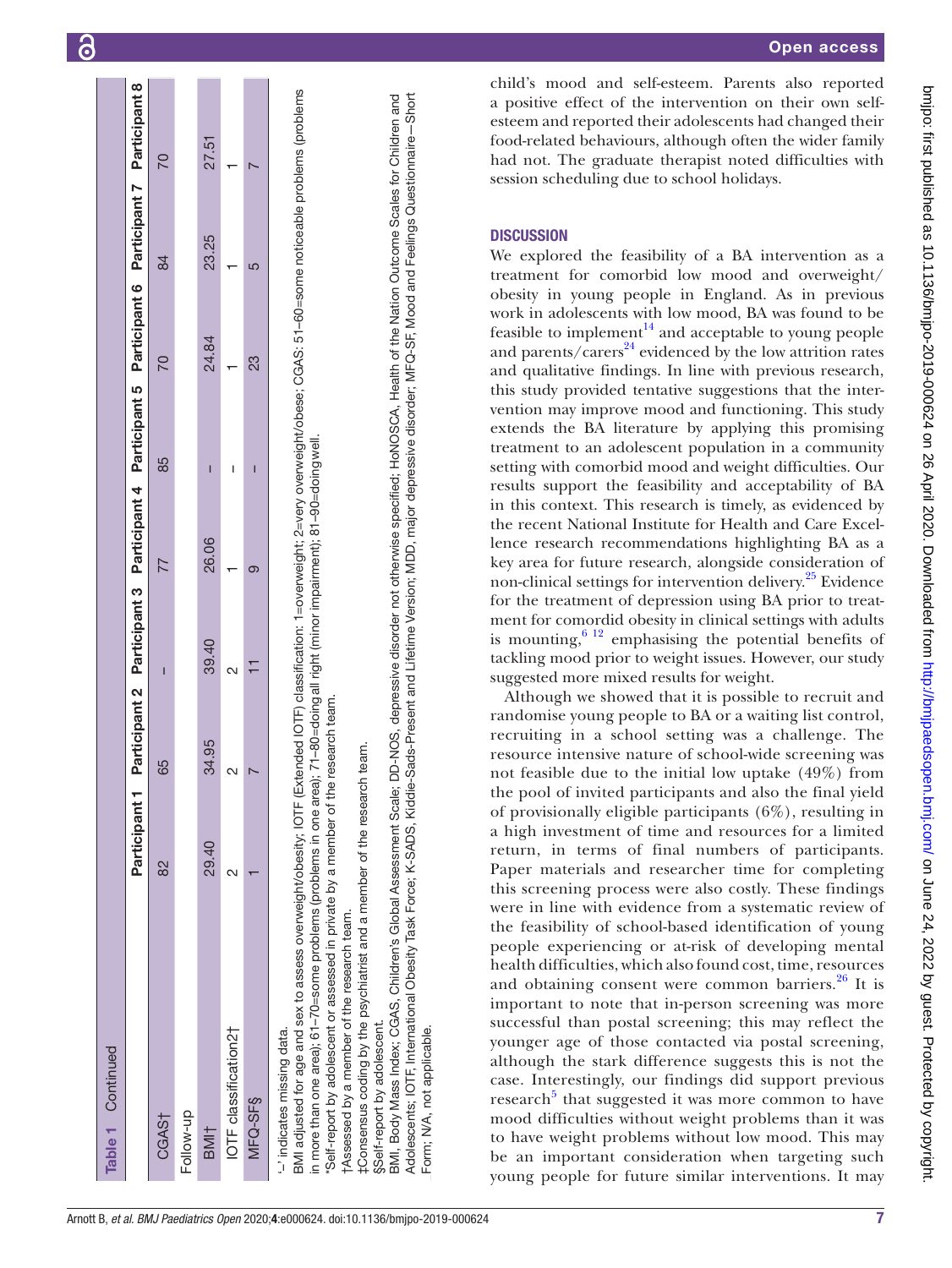|                           | <b>Theme</b>                                                | <b>Example quote</b>                                                                    |
|---------------------------|-------------------------------------------------------------|-----------------------------------------------------------------------------------------|
| Screening process         |                                                             |                                                                                         |
|                           | Pressure                                                    | '(school) wanted us to do it'                                                           |
|                           | Choice                                                      | '(wouldn't get weighed) in front of mates'                                              |
|                           | Stigma                                                      | '(getting weighed felt) awkward'                                                        |
| <b>Baseline</b>           |                                                             |                                                                                         |
|                           | 'Being different' and sensitive handling                    | '(being invited back was) nerve wracking'                                               |
|                           | Information and personal choice                             | 'knew I might have to wait a while (for treatment if<br>in waiting list control group)' |
| Intervention              |                                                             |                                                                                         |
|                           | Personal investment and internal versus<br>external factors | 'talked about what I wanted to talk about (during)<br>sessions)'                        |
|                           | Individual choice                                           | 'didn't want mum to come (to sessions)'                                                 |
| Future research/treatment |                                                             |                                                                                         |
|                           | Responsibility to help                                      | 'would like to do it (future studies) to make sure it<br>could help others'             |
|                           | Personal choice                                             | 'prefer this kind of thing (to medication)'                                             |

be possible that future trials and implementation could take advantage of existing opt-out health screening initiatives which are already embedded in schools (eg, National Child Measurement Programme in year 6) to screen large numbers of children for overweight and low mood. Discretion for the young person will be key due to the stigma surrounding overweight and low mood, as highlighted in the qualitative interviews.

<span id="page-7-0"></span>Table 2 Qualitative themes and example quotes from interviews

Although modest numbers of young people (n=33) were identified as provisionally eligible for the study, very few of those invited to the diagnostic interview attended (n=9). One limitation of this study is that the qualitative investigation did not seek to investigate why this might be the case. One possibility is that the stigma participating young people alluded to surrounding the screening process may have been a contributing factor. Alternatively, the study materials or recruitment approach may not have been favourable. Despite this, the structured diagnostic interview and associated outcome measures appeared acceptable and did not lead to dropout. However, no measures of diet or physical activity outcomes were collected; BMI was the only weight metric, which may not have been sensitive enough to demonstrate change over the relatively short timescale of the study. Future studies should use a longer follow-up and regular measures of diet/activity in order to better assess the impact of the intervention. Although follow-up appointments were intended to be scheduled 16weeks following study entry, in reality, they took place between 15 and 32weeks due to participant/researcher availability. This would need to be addressed in a trial.

Once participants were recruited to the intervention phase, attendance at BA sessions was high; the feedback on the intervention from young people, the therapist and parents/carers was encouraging; and the outcomes

were generally positive. One suggestion for improvement was the staggering of sessions towards the end of treatment or the addition of 'top-up' BA sessions following the end of treatment; this may help bridge the gap between reliance on the therapist and independence at home.

This study had a number of limitations. We included only a small sample of young people in a single school, and while there was some variation in terms of gender and ethnicity, the representativeness of the results is limited. This should be considered when planning future trials. A single therapist delivered the intervention, so it was not possible to generalise to other practitioners. The participants were drawn from a community population and therefore may have been less severely depressed and had fewer attendant risks than young people seen in secondary or tertiary services. Although it was not the intention of this study to assess the ability of the nonspecialist therapist to deal with patients who are more at risk, a trial in depressed working-age adults does suggest that BA can be delivered by non-specialists to even quite unwell patients in a way which is both clinically and costeffective.[27](#page-9-0) Participants were offered vouchers to participate following PPI advice; this would be costly in a trial and may represent a source of bias. However, future researchers may wish to consider this option, as it was supported by our ethics committee and it is common practice to enhance retention rates in large clinical trials. Finally, the data in the study are several years old; however, it is important that these data are published to avoid duplication of research efforts and to inform the direction of future research, particularly in light of recent policy changes surrounding mental health provision in schools.<sup>28 29</sup>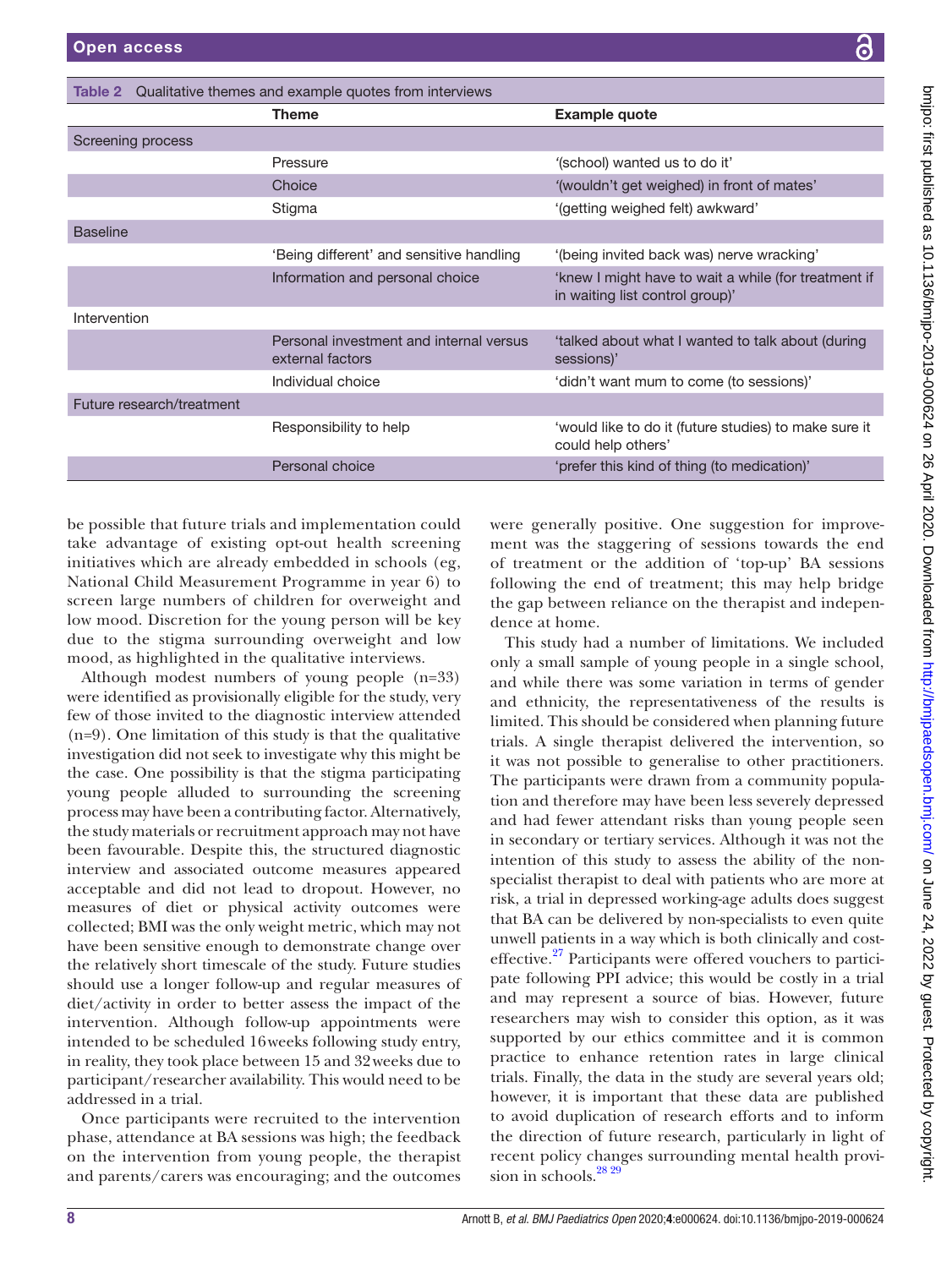## **CONCLUSIONS**

Comorbid depression and obesity present a concerning public health issue. Findings from this study suggest that BA delivered in a community setting by a nonspecialist may be a promising, non-stigmatising intervention for young people affected by comorbid depressive symptoms and overweight. In the UK, there is increasing pressure to prioritise well-being within schools<sup>[28 29](#page-9-1)</sup> to address mental and physical health in children and adolescents. Our findings suggest that a manualised BA-based intervention may represent an effective approach to mood and weight problems in young people that could be delivered by non-specialist practitioners. Such an approach should be evaluated via an adequately powered randomised controlled trial, addressing effectiveness and cost-effectiveness. If young people were screened in national initiatives (eg, NCMP) for overweight and low mood and then referred into a community BA intervention programme delivered by a non-specialist, this would hopefully increase detection, decrease treatment waiting times and reduce stigma, and also be more cost-effective and replicable than the school-based screening method employed in this study.

Acknowledgements We thank the young people, parents/carers and school staff for their help with the study. We are indebted to Elizabeth McCauley and colleagues at the University of Washington, Seattle and the COBRA team at Tees, Esk and Wear Valleys NHS Trust for sharing their Behavioural Activation manuals for adaptation.

Contributors BA, DE and PAT were responsible for study design. DE was responsible for delivery of the behavioural activation training and fidelity. CEWK delivered the intervention under supervision from PAT and DE. BA and CEWK were both responsible for data collection. All authors were responsible for data analysis and the drafting of the manuscript.

Funding This study was funded by an award from the Health Education Innovation Cluster North-East (UK) to the first and last authors with matched funding from Durham University. The funder played no role in the design of the study or collection, analysis or interpretation of data. PAT is supported in his research by a National Institute for Health Research (NIHR) Career Development Fellowship. The views expressed are those of the authors and not necessarily those of the NHS, the NIHR or the Department of Health.

Competing interests No, there are no competing interests.

Patient consent for publication Not required.

Ethics approval Approvals were obtained from Durham University Ethics Advisory Sub-Committee, Department of Psychology (reference 10/26). NHS ethical approvals were not required for this study, which took place in a community setting.

Provenance and peer review Not commissioned; externally peer reviewed.

Data availability statement All data relevant to the study are included in the article or uploaded as supplementary information. All relevant data is included in the manuscript and supplementary material. Paper consent forms have been securely archived by Durham University.

Open access This is an open access article distributed in accordance with the Creative Commons Attribution Non Commercial (CC BY-NC 4.0) license, which permits others to distribute, remix, adapt, build upon this work noncommercially, and license their derivative works on different terms, provided the original work is properly cited, appropriate credit is given, any changes made indicated, and the use is non-commercial. See: [http://creativecommons.org/](http://creativecommons.org/licenses/by-nc/4.0/) [licenses/by-nc/4.0/.](http://creativecommons.org/licenses/by-nc/4.0/)

#### ORCID iD

Charlotte Emma Wray Kitchen <http://orcid.org/0000-0002-9323-0061>

#### **REFERENCES**

- 1 Deighton J, Lereya ST, Casey P, *et al*. Prevalence of mental health problems in schools: poverty and other risk factors among 28 000 adolescents in England. *[Br J Psychiatry](http://dx.doi.org/10.1192/bjp.2019.19)* 2019;215:565–7.
- <span id="page-8-0"></span>2 Dunn V, Goodyer IM. Longitudinal investigation into childhoodand adolescence-onset depression: psychiatric outcome in early adulthood. *[Br J Psychiatry](http://dx.doi.org/10.1192/bjp.188.3.216)* 2006;188:216–22.
- 3 Green H, McGinnity A, Meltzer H, *et al*. *Mental health of children and young people in Great Britain*, 2004.
- <span id="page-8-1"></span>4 Stamatakis E, Wardle J, Cole TJ. Childhood obesity and overweight prevalence trends in England: evidence for growing socioeconomic disparities. *[Int J Obes](http://dx.doi.org/10.1038/ijo.2009.217)* 2010;34:41–7.
- <span id="page-8-2"></span>5 Tiffin PA, Arnott B, Moore HJ, *et al*. Modelling the relationship between obesity and mental health in children and adolescents: findings from the health survey for England 2007. *[Child Adolesc](http://dx.doi.org/10.1186/1753-2000-5-31)  [Psychiatry Ment Health](http://dx.doi.org/10.1186/1753-2000-5-31)* 2011;5:31.
- <span id="page-8-3"></span>6 Pagoto S, Schneider KL, Whited MC, *et al*. Randomized controlled trial of behavioral treatment for comorbid obesity and depression in women: the be active trial. *[Int J Obes](http://dx.doi.org/10.1038/ijo.2013.25)* 2013;37:1427–34.
- <span id="page-8-4"></span>7 Pagoto SL, Spring B, Cook JW, *et al*. High BMI and reduced engagement and enjoyment of pleasant events. *[Pers Individ Dif](http://dx.doi.org/10.1016/j.paid.2005.11.020)* 2006;40:1421–31.
- <span id="page-8-5"></span>8 Simmonds M, Llewellyn A, Owen CG, *et al*. Predicting adult obesity from childhood obesity: a systematic review and meta-analysis. *[Obes Rev](http://dx.doi.org/10.1111/obr.12334)* 2016;17:95–107.
- <span id="page-8-6"></span>9 Dubicka B, Elvins R, Roberts C, *et al*. Combined treatment with cognitive-behavioural therapy in adolescent depression: metaanalysis. *[Br J Psychiatry](http://dx.doi.org/10.1192/bjp.bp.109.075853)* 2010;197:433–40.
- 10 Weisz JR, McCarty CA, Valeri SM. Effects of psychotherapy for depression in children and adolescents: a meta-analysis. *[Psychol](http://dx.doi.org/10.1037/0033-2909.132.1.132)  [Bull](http://dx.doi.org/10.1037/0033-2909.132.1.132)* 2006;132:132–49.
- <span id="page-8-7"></span>Ebbeling CB, Pawlak DB, Ludwig DS. Childhood obesity: publichealth crisis, common sense cure. *[Lancet](http://dx.doi.org/10.1016/S0140-6736(02)09678-2)* 2002;360:473–82.
- <span id="page-8-8"></span>12 Pagoto S, Bodenlos JS, Schneider KL, *et al*. Initial investigation of behavioral activation therapy for co-morbid major depressive disorder and obesity. *[Psychotherapy](http://dx.doi.org/10.1037/a0013313)*
- <span id="page-8-9"></span>13 Ekers D, Webster L, Van Straten A, *et al*. Behavioural activation for depression; an update of meta-analysis of effectiveness and sub group analysis. *[PLoS One](http://dx.doi.org/10.1371/journal.pone.0100100)* 2014;9:e100100.
- <span id="page-8-10"></span>14 McCauley E, Gudmundsen G, Schloredt K, *et al*. The adolescent behavioral activation program: adapting behavioral activation as a treatment for depression in adolescence. *[J Clin Child Adolesc](http://dx.doi.org/10.1080/15374416.2014.979933)  [Psychol](http://dx.doi.org/10.1080/15374416.2014.979933)* 2016;45:291–304.
- <span id="page-8-11"></span>15 McGorry PD, Mei C. Early intervention in youth mental health: progress and future directions. *[Evid Based Ment Health](http://dx.doi.org/10.1136/ebmental-2018-300060)* 2018;21:182–4.
- <span id="page-8-12"></span>16 Whooley MA, Avins AL, Miranda J, *et al*. Case-Finding instruments for depression. two questions are as good as many. *[J Gen Intern](http://dx.doi.org/10.1046/j.1525-1497.1997.00076.x)  [Med](http://dx.doi.org/10.1046/j.1525-1497.1997.00076.x)* 1997;12:439–45.
- <span id="page-8-13"></span>17 Manea L, Gilbody S, Hewitt C, *et al*. Identifying depression with the PHQ-2: a diagnostic meta-analysis. *[J Affect Disord](http://dx.doi.org/10.1016/j.jad.2016.06.003)* 2016;203:382–95.
- <span id="page-8-14"></span>18 Kaufman J, Birmaher B, Brent D, *et al*. Schedule for affective disorders and schizophrenia for school-age Children-Present and lifetime version (K-SADS-PL): initial reliability and validity data. *[J Am](http://dx.doi.org/10.1097/00004583-199707000-00021)  [Acad Child Adolesc Psychiatry](http://dx.doi.org/10.1097/00004583-199707000-00021)* 1997;36:980–8.
- <span id="page-8-15"></span>19 Angold A, Costello EJ, Messer SC, *et al*. The development of a short questionnaire for use in epidemiological studies of depression in children and adolescents. *Int J of Meth Psych Res* 1995;5:237–49.
- <span id="page-8-16"></span>20 Gowers SG, Harrington RC, Whitton A, *et al*. Brief scale for measuring the outcomes of emotional and behavioural disorders in children. health of the nation outcome scales for children and adolescents (HoNOSCA). *[Br J Psychiatry](http://dx.doi.org/10.1192/bjp.174.5.413)* 1999;174:413–6.
- <span id="page-8-17"></span>21 McCauley E. *Behavioural activation manual*, 2011.
- <span id="page-8-18"></span>22 Ekers D, Richards D, McMillan D, *et al*. Behavioural activation delivered by the non-specialist: phase II randomised controlled trial. *[Br J Psychiatry](http://dx.doi.org/10.1192/bjp.bp.110.079111)* 2011;198:66–72.
- <span id="page-8-19"></span>23 Graneheim UH, Lundman B. Qualitative content analysis in nursing research: concepts, procedures and measures to achieve trustworthiness. *[Nurse Educ Today](http://dx.doi.org/10.1016/j.nedt.2003.10.001)* 2004;24:105–12.
- <span id="page-8-20"></span>24 Jacob M, Keeley ML, Ritschel L, *et al*. Behavioural activation for the treatment of low-income, African American adolescents with major depressive disorder: a case series. *[Clin Psychol Psychother](http://dx.doi.org/10.1002/cpp.774)* 2013;20:87–96.
- <span id="page-8-21"></span>25 NICE guideline. National Institute for health and care excellence (2019) depression in children and young people: identification and management. Available: [https://www.nice.org.uk/guidance/ng134/](https://www.nice.org.uk/guidance/ng134/chapter/Recommendations-for-research) [chapter/Recommendations-for-research](https://www.nice.org.uk/guidance/ng134/chapter/Recommendations-for-research)
- <span id="page-8-22"></span>26 Soneson E, Howarth E, Ford T, *et al*. Feasibility of school-based identification of children and adolescents experiencing, or at-risk of